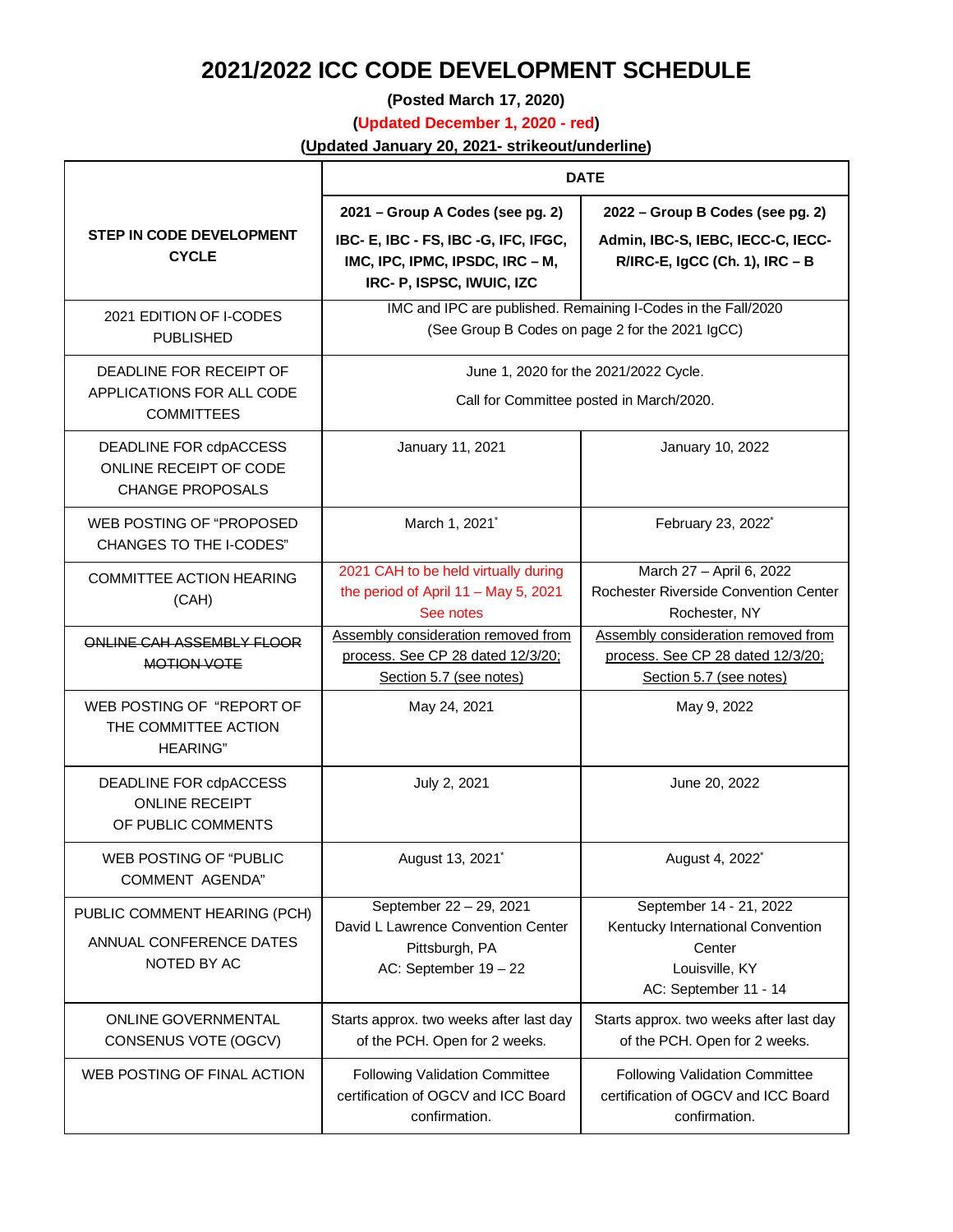\* Web posting of the "Proposed Changes to the I-Codes" and "Public Comment Agenda" will be posted no later than scheduled. ICC will make every effort to post these documents earlier, subject to code change/public comment volume and processing time.

2021 Group A Codes/Code committees:

- IBC-E: IBC Egress provisions. Chapters 10 and 11.
- IBC-FS: IBC Fire Safety provisions. Chapters 7, 8, 9 (partial), 14 and 26. Majority of IBC Chapter 9 is maintained by the IFC. See notes.
- IBC-G: IBC General provisions. Chapters 3 6, 12, 13, 27 33.
- IFC: The majority of IFC Chapter 10 is maintained by IBC-E. See notes.
- IFGC
- IMC
- IPC
- IPMC: Code changes heard by the IPM/ZC (combined IPMC & IZC code committee)
- IPSDC (code changes heard by the IPC code committee)
- IRC-M: IRC Mechanical provisions. Chapters  $12 23$  (code changes heard by the IRC MP code committee)
- IRC-P: IRC Plumbing provisions. Chapters 25 33 (code changes heard by the IRC MP code committee)
- ISPSC
- IWUIC (code changes heard by the IFC code committee)
- IZC: Code changes heard by the IPM/ZC (combined IPMC & IZC code committee)

2022 Group B Codes/Code committees:

- Admin: Chapter 1 of all the I-Codes except the IECC, IgCC and IRC. Also includes the update of currently referenced standards in all of the 2021 Codes, except the IgCC.
- IBC-S: IBC Structural provisions. IBC Chapters 15 25 and IEBC structural provisions. See notes.
- IEBC: IEBC Non-structural provisions. See notes.
- IECC-C: IECC Commercial energy provisions.
- IECC-R/IRC-E: IECC Residential energy provisions and IRC Energy provisions in Chapter 11.
- IgCC: Chapter 1 of the IgCC. Remainder of the code is based on the provisions of ASHRAE Standard 189.1 *Standard for the Design of High-Performance Green Buildings, Except Low-Rise Residential Buildings*. The 2021 IgCC is scheduled to be published in the Spring/2021.
- IRC-B: IRC Building provisions. Chapters 1 10.

## Notes:

- **2021 Virtual CAH**: The 2021 CAH, originally scheduled for April 11 21, 2021 in Rochester, NY has been rescheduled to be held virtually. The hearings will be held in two consecutive tracks, with a break in between. The tentative schedule is as follows:
	- o Track 1: April 11 21, 2021: IBC E; IBC FS; IBC G; IPMC/IZC; ISPSC
	- o No Hearings: April 22 24
	- o Track 2: April 25 May 5, 2021: IFC/IWUIC; IFGC; IMC; IPC/IPSDC; IRC M; IRC P

Definitive tracks, codes, order of codes and track end date(s) may change based on code change volume and the creation of the hearing schedule. This document as well as all other updates are posted on a dedicated [webpage](https://www.iccsafe.org/products-and-services/i-codes/code-development/2021-2022-virtual-committee-action-hearing/) to keep participants apprised of the virtual CAH progress/logistics. The webpage is also linked from the top of the [2021/2022 Cycle](https://www.iccsafe.org/products-and-services/i-codes/code-development/2021-2022-code-development-cycle/) webpage.

Be sure to consult update[d Council Policy 28](https://www.iccsafe.org/wp-content/uploads/CP28-05.pdf) (12/3/20) for procedural revisions applicable to the 2021 Virtual CAH (noted in CP 28 section titles as "2021 virtual CAH only").